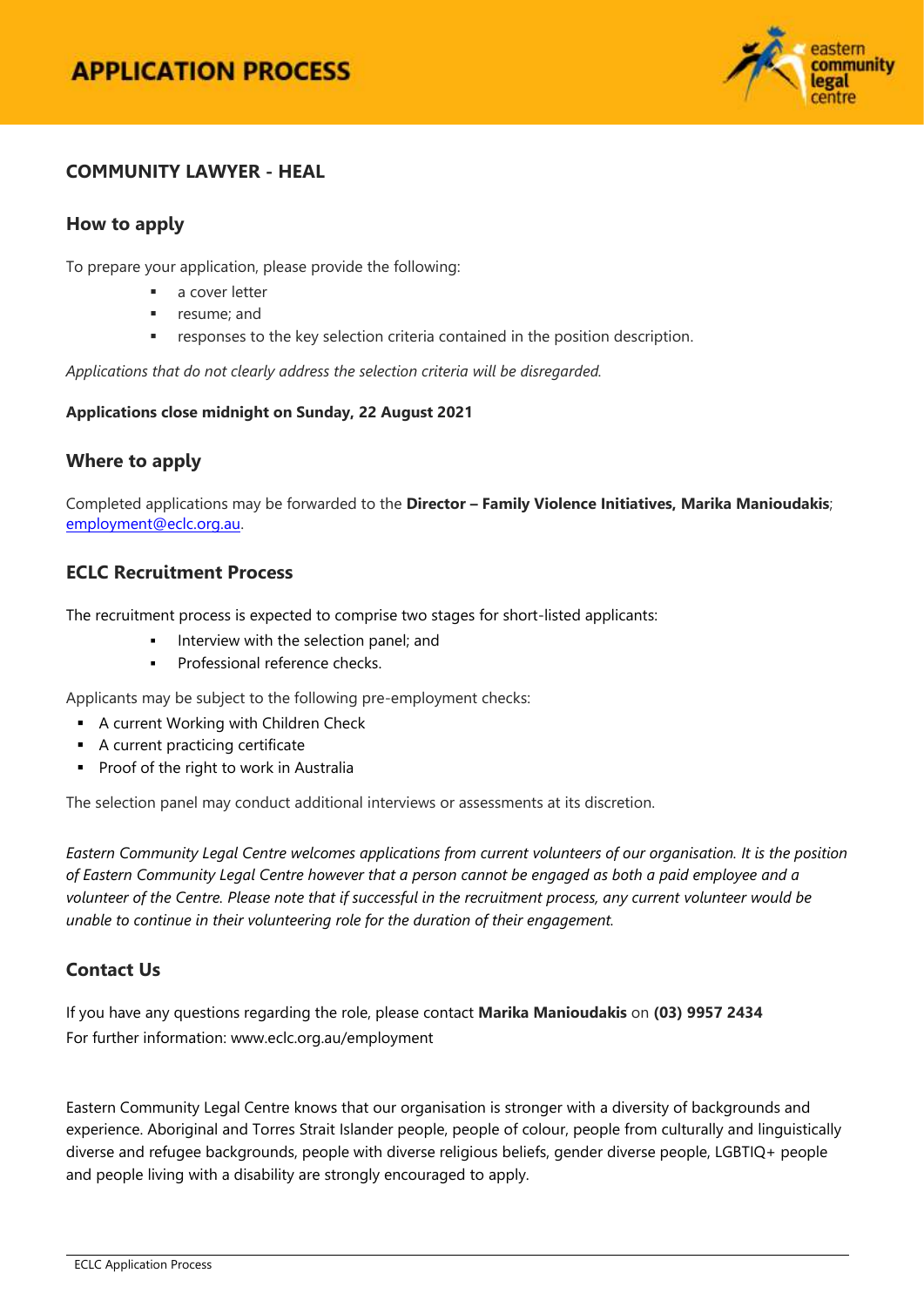

| <b>Position Title</b>                                                                        | <b>Community Lawyer - HEAL</b>                                                                                    |  |  |
|----------------------------------------------------------------------------------------------|-------------------------------------------------------------------------------------------------------------------|--|--|
| Family Violence Initiatives, HEAL program<br>Directorate, Team                               |                                                                                                                   |  |  |
| Location                                                                                     | Box Hill with initial working from home arrangement due to COVID-19                                               |  |  |
| Position reports to                                                                          | Co-ordinator - HEAL                                                                                               |  |  |
| Direct reports                                                                               | Nil                                                                                                               |  |  |
| Classification                                                                               |                                                                                                                   |  |  |
| <b>Enterprise Agreement</b><br>Eastern Community Legal Centre Enterprise Agreement 2013-2016 |                                                                                                                   |  |  |
| Employment type                                                                              | Fixed term, 12 month contract; Part Time (0.8 FTE), 30 hours per week or<br>Full Time (1.0 FTE) 38 hours per week |  |  |

#### **About Eastern Community Legal Centre**

OUR VISION: Human Rights | Fairness | Justice

OUR MISSION: Eastern Community Legal Centre (ECLC) is a multidisciplinary legal service that works to prevent problems, progress fair outcomes and support the wellbeing and resilience of communities and community members in Melbourne's East.

Making the most of its abilities and the resources available, ECLC provides:

- **·** information, advice and assistance across a range of legal and related issues
- **a** advocacy to resolve problems at the earliest opportunity
- **Fig. 2** referrals to community agency partners
- **EXEDENT integrated legal services, including through Health Justice Partnerships**
- community development and education programs with a focus on rights, responsibilities and options
- primary prevention activities, using broad partnership approaches
- strategic advocacy to change unfair laws and improve systems and practices

#### OUR VALUES:

| <b>Respect</b><br>Appreciating diversity and<br>treating all people with<br>dignity                                                         | <b>Compassion</b><br>Understanding the<br>underlying causes of<br>disadvantage & offering<br>support without judgment                                                       | <b>Advocacy</b><br>Providing a voice for those<br>who cannot advocate for<br>themselves and joining<br>voices with those addressing<br>injustice |
|---------------------------------------------------------------------------------------------------------------------------------------------|-----------------------------------------------------------------------------------------------------------------------------------------------------------------------------|--------------------------------------------------------------------------------------------------------------------------------------------------|
|                                                                                                                                             |                                                                                                                                                                             |                                                                                                                                                  |
| <b>Safety</b><br>Assuring confidentiality for<br>clients and being responsive<br>to their own assessment of<br>safety and wellbeing         | <b>Justice &amp; human rights</b><br>Showing courage in<br>encounters with injustice,<br>promoting equitable access<br>to legal help, and working to<br>empower communities | <b>Strong governance &amp;</b><br>assurance<br>Practicing proactive and<br>transparent leadership and<br>striving for continuous<br>improvement  |
|                                                                                                                                             |                                                                                                                                                                             |                                                                                                                                                  |
| <b>Resourcefulness &amp;</b><br>practicality<br>Finding solutions through<br>working collaboratively and<br>generously sharing<br>expertise | <b>Innovation &amp;</b><br>entrepreneurship<br>Encouraging new ideas,<br>taking calculated risks to<br>increase impact, and leading<br>by example                           | <b>Quality &amp; evaluation</b><br><b>Building evidence-based</b><br>practice through a robust<br>monitoring and evaluation<br>culture           |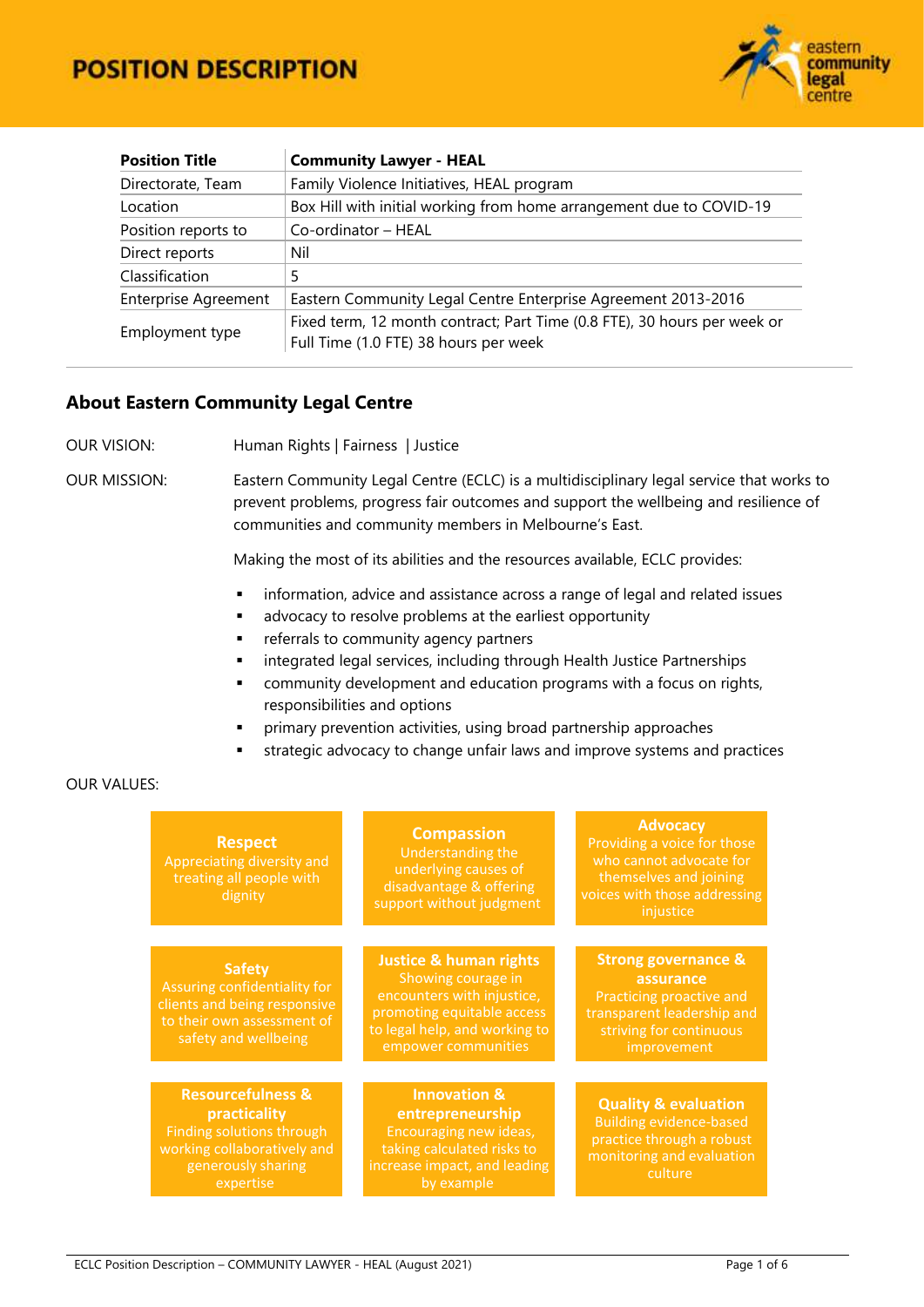## **Position Summary**

The HEAL program builds upon, and aims to further develop ECLC's successful integrated practice programs, demonstrating the effectiveness of a multidisciplinary approach for people experiencing systemic barriers to accessing the legal system. The vision of HEAL is to enhance access to justice and legal support for people experiencing increased vulnerability and disadvantage through integrated practice approaches.

Through the integration of a Community Lawyer with a Client Advocate, with the support of a Co-ordinator, the HEAL team is able to provide information, advice and support to people with compounding legal and social needs, specifically :

- people who are at risk of/or experiencing homelessness;
- people experiencing mental health or alcohol and other drug challenges; and,
- people experiencing systemic discrimination.

This work is further enhanced through strategic partnerships with key partner organisations across the Eastern Metropolitan Region.

The HEAL program works alongside a number of integrated practice programs and a broader team within ECLC's Family Violence Initiatives Directorate.

## **Key Accountabilities**

#### **Legal Advice and Casework Service**

- 1. Work as part of the HEAL program to develop strong integrated practice approaches (pursuant to ECLC's Integrated Practice Framework) to deliver effective interventions for clients with compounding legal and social needs
- 2. Work closely and collaboratively with the HEAL Co-ordinator and Client Advocate to deliver integrated, case management services
- 3. Maintain a caseload and represent clients at court or tribunal hearings where appropriate
- 4. Provide legal information and advice services to community workers who seek information from partner or other organisations
- 5. Ensure compliance with professional indemnity insurance scheme
- 6. Ensure an understanding of, and abide by, all professional obligations relating to legal professional privilege and maintain client confidentiality within a multidisciplinary team
- 7. Follow directions of management and established processes for integrated case management and communication within the team.
- 8. Maintain relevant and appropriate records and file management as directed
- 9. Contribute to HEAL program evaluation processes and provide regular written reports as requested by HEAL Co-ordinator
- 10. Where required, support the generalist service by providing legal advice at the Intervention Order Support Service

#### **Community Development**

Provide educative programs to raise awareness of legal issues and the legal system, in particular for areas of law that affect people experiencing disadvantage or with complex needs. This may include:

- 11. Engaging in partnership development activities with agencies and other local parties in order to build awareness of the service
- 12. Providing community legal education presentations and seminars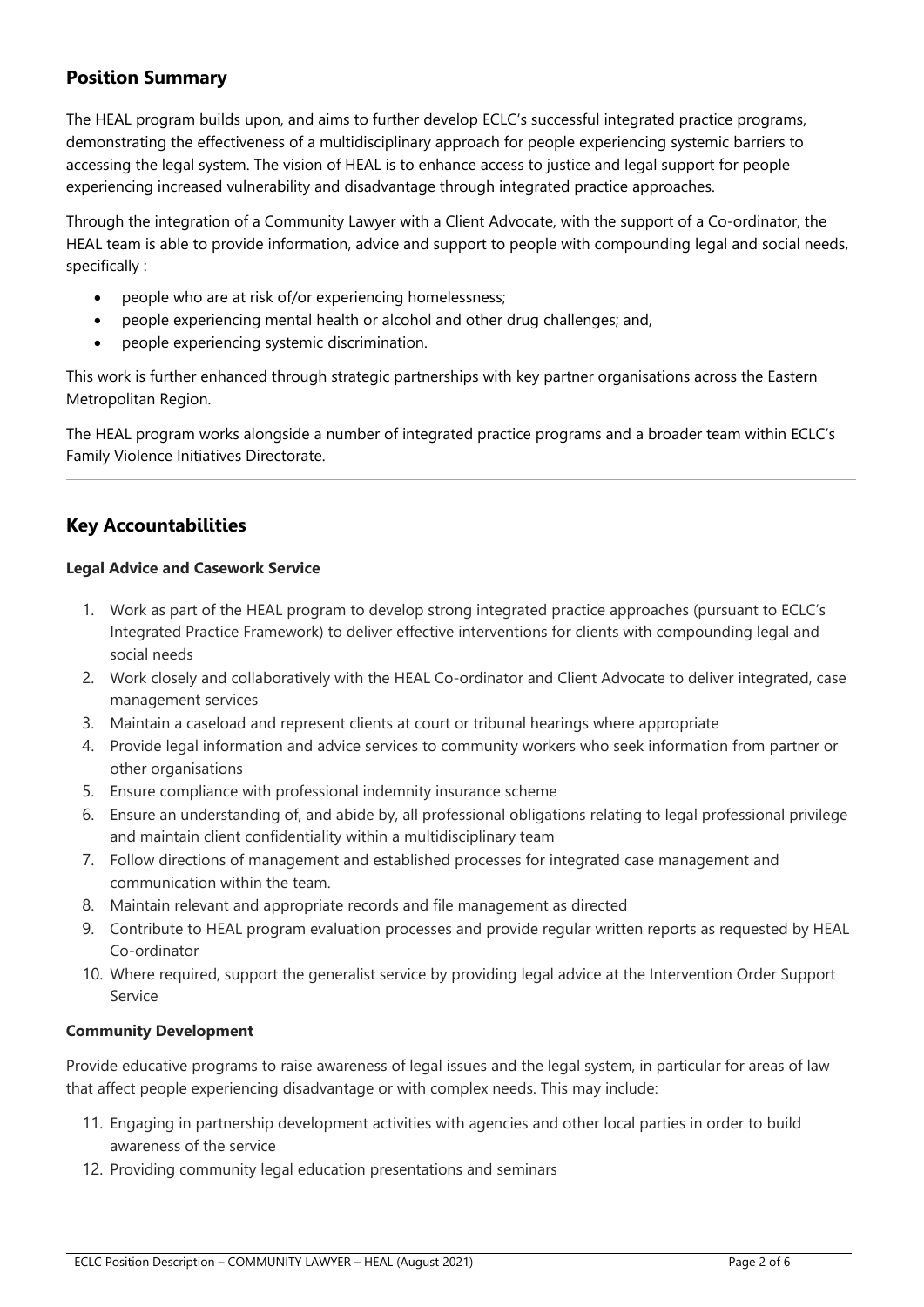#### **Organisational Participation**

- 13. Undertake training/professional development in consultation with the HEAL Co-ordinator
- 14. Participate in regular supervision with the HEAL Co-ordinator and legal supervision with the Managing Lawyer – Inner East
- 15. At all times comply with ECLC policies and procedures, as varied from time to time
- 16. Participate in organisational activities such as staff meetings, planning meetings and team development initiatives
- 17. Understand and demonstrate ECLC values
- 18. Utilise ICT-based devices, applications, software and services to support productivity, effective communication and collaboration, and a digitally capable organisation
- 19. Undertake other duties or responsibilities, as directed, within the scope of this role and consistent with skills, qualifications and experience as may be required from time to time

#### **Decision Making**

- 20. Decision-making authority over day to day workflow
- 21. Strategic or program decision making made in consultation with the HEAL Co-ordinator

## **Key Capabilities**

The Key Capabilities apply to all ECLC employees and describe the capabilities that are needed to meet our strategic goals.

| <b>Capability</b>                   | <b>Description</b>                                                                                                                                                                                                                                              |  |  |  |
|-------------------------------------|-----------------------------------------------------------------------------------------------------------------------------------------------------------------------------------------------------------------------------------------------------------------|--|--|--|
| <b>Communicating</b><br>with Others | • Adopts a professional communication style that demonstrates audience understanding,<br>using clear verbal, written and interpersonal skills in both positive and negative<br>situations<br>Negotiates confidently from an informed and credible position<br>٠ |  |  |  |
|                                     | Actively listens to, considers and acknowledges differing ideas and perspectives and<br>٠<br>contributes to group discussions                                                                                                                                   |  |  |  |
| <b>Working with Others</b>          | • Creates and maintains positive, professional and respectful working relationships and is<br>transparent in all interactions, treating people fairly and equitably                                                                                             |  |  |  |
|                                     | Shares information and works co-operatively to solve challenges and build supportive,<br>٠<br>collaborative and responsive relationships                                                                                                                        |  |  |  |
|                                     | Recognises and reflects upon the impact of own actions/behaviours on others and uses<br>٠<br>a range of individual or organisational options to resolve interpersonal or behavioural<br>issues                                                                  |  |  |  |
|                                     | • Focusses on group results & celebrates teams' successes                                                                                                                                                                                                       |  |  |  |
| <b>Taking Action</b>                | • Seeks out information from various sources and obtains relevant facts before making<br>decisions or proposing solutions                                                                                                                                       |  |  |  |
|                                     | Demonstrates the ability to reach firm and clearly defined decisions, including<br>٠<br>consideration of broader context and risk, that are timely and objective                                                                                                |  |  |  |
|                                     | " Takes responsibility for own decision making within scope of authority and delegates,<br>consults and informs appropriately                                                                                                                                   |  |  |  |
|                                     | Using a range of techniques, develops workable solutions to problems and challenges<br>٠<br>in collaboration with others                                                                                                                                        |  |  |  |
|                                     | • Contributes to and participates in process improvement and new approaches/ideas                                                                                                                                                                               |  |  |  |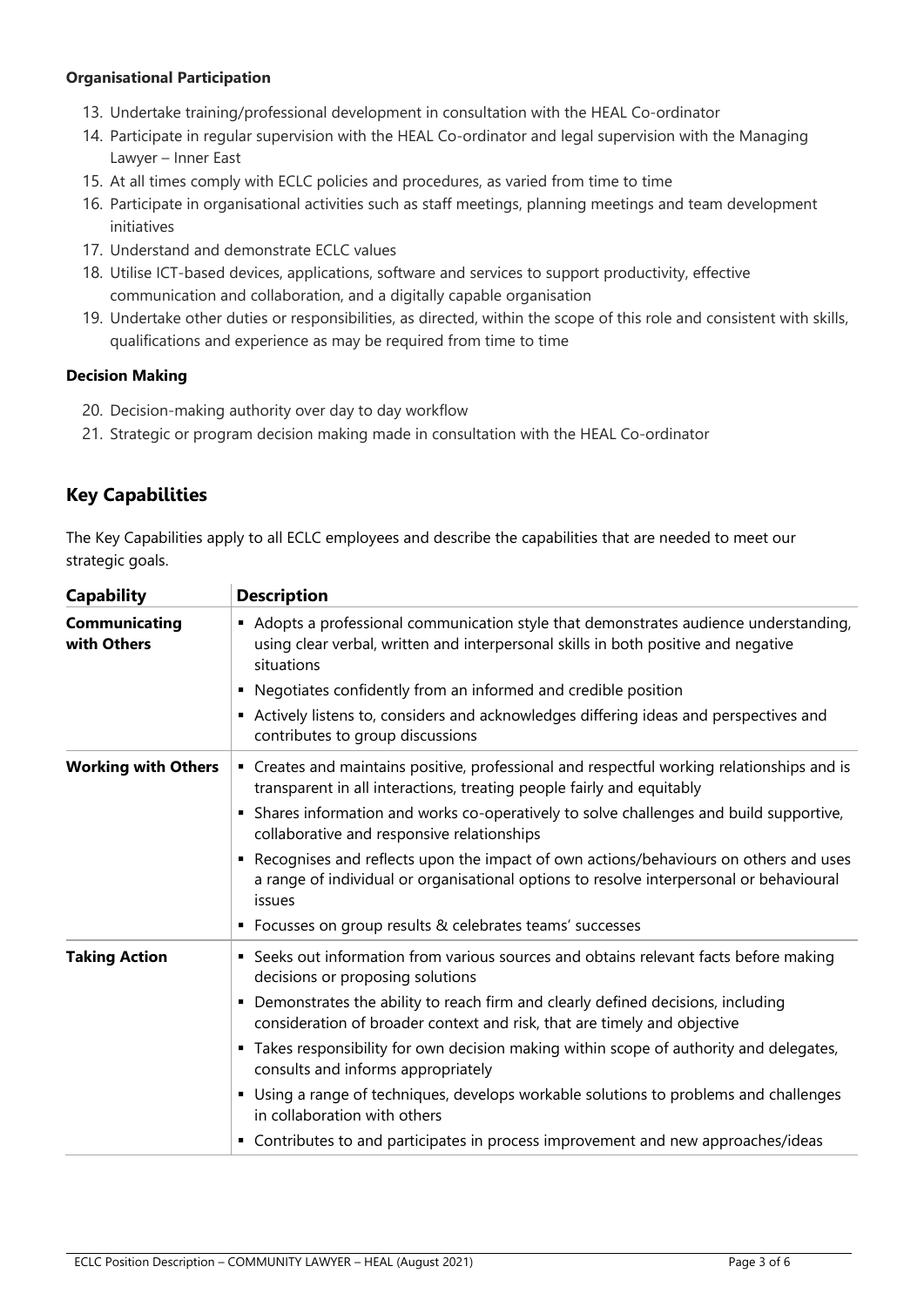| <b>Capability</b>                                 | <b>Description</b>                                                                                                                                                                               |  |  |  |
|---------------------------------------------------|--------------------------------------------------------------------------------------------------------------------------------------------------------------------------------------------------|--|--|--|
| <b>Coping with Pace,</b><br><b>Challenges and</b> | • Explores the reasons for change and is open to new and different ideas, approaches and<br>processes and supports others in understanding change                                                |  |  |  |
| Change                                            | • Shows resilience and optimism, and remains calm despite barriers or difficult<br>circumstances                                                                                                 |  |  |  |
|                                                   | Responds appropriately to constructive criticism and conflict situations, learning from<br>experiences and identifying areas of self-development                                                 |  |  |  |
|                                                   | • Focuses on achieving objectives even under pressure and adopts appropriate strategies<br>to balance work and life, maintain a reasonable workload and model this for others                    |  |  |  |
| Leadership                                        | • Motivates and empowers others, providing clear direction, development and coaching,<br>and modelling behavioural standards                                                                     |  |  |  |
|                                                   | • Supports an organisational culture that reflects ECLC values and vision                                                                                                                        |  |  |  |
|                                                   | • Values and encourages respect for diverse professional, cultural and personal<br>experience, fostering multidisciplinary learning and practice, internally and with<br>organisational partners |  |  |  |
|                                                   | Builds and sustains high trust relationships, fostering openness in discussions and<br>$\blacksquare$<br>demonstrates good emotional intelligence and self-awareness                             |  |  |  |

## **Key Relationships**

| <b>Contact / Organisation</b>                                                                                                                           | <b>Purpose of Relationship</b>                                                                                                                                                                                                                                 |
|---------------------------------------------------------------------------------------------------------------------------------------------------------|----------------------------------------------------------------------------------------------------------------------------------------------------------------------------------------------------------------------------------------------------------------|
| <b>Internal</b>                                                                                                                                         |                                                                                                                                                                                                                                                                |
| Director - Family Violence<br>Initiatives (Principal -<br><b>Integrated Services)</b>                                                                   | Interaction in relation to the development and completion of key activities<br>To ensure alignment with organisational strategic objectives                                                                                                                    |
| Co-ordinator - HEAL                                                                                                                                     | Direct line manager<br>Regular interaction in relation to the development and completion of key activities<br>Regular feedback to support ongoing performance and development<br>To ensure alignment with directorate with organisational strategic objectives |
| Client Advocate - HEAL<br>To work closely and collaboratively with the Client Advocate- HEAL on co-case<br>management and other client and program work |                                                                                                                                                                                                                                                                |
| Managing Lawyer - Inner East                                                                                                                            | Regular interaction for legal supervision                                                                                                                                                                                                                      |
| <b>ECLC Lawyers</b>                                                                                                                                     | To work collaboratively on inter-program referrals, secondary consultations and<br>occasional joint work                                                                                                                                                       |
| Team                                                                                                                                                    | Participate in meetings to share information, provide input on issues and in<br>planning/processes                                                                                                                                                             |
| <b>External</b>                                                                                                                                         |                                                                                                                                                                                                                                                                |
| Service Providers                                                                                                                                       | To establish and maintain strong relationships and ensure quality service delivery                                                                                                                                                                             |

## **Key Selection Criteria**

### **Qualifications and Specialist expertise**

- 1. Eligible to hold an unrestricted Employee Practising Certificate in Victoria
- 2. Demonstrated post-admission experience in a broad range of matters including civil law, criminal law and generalist legal advice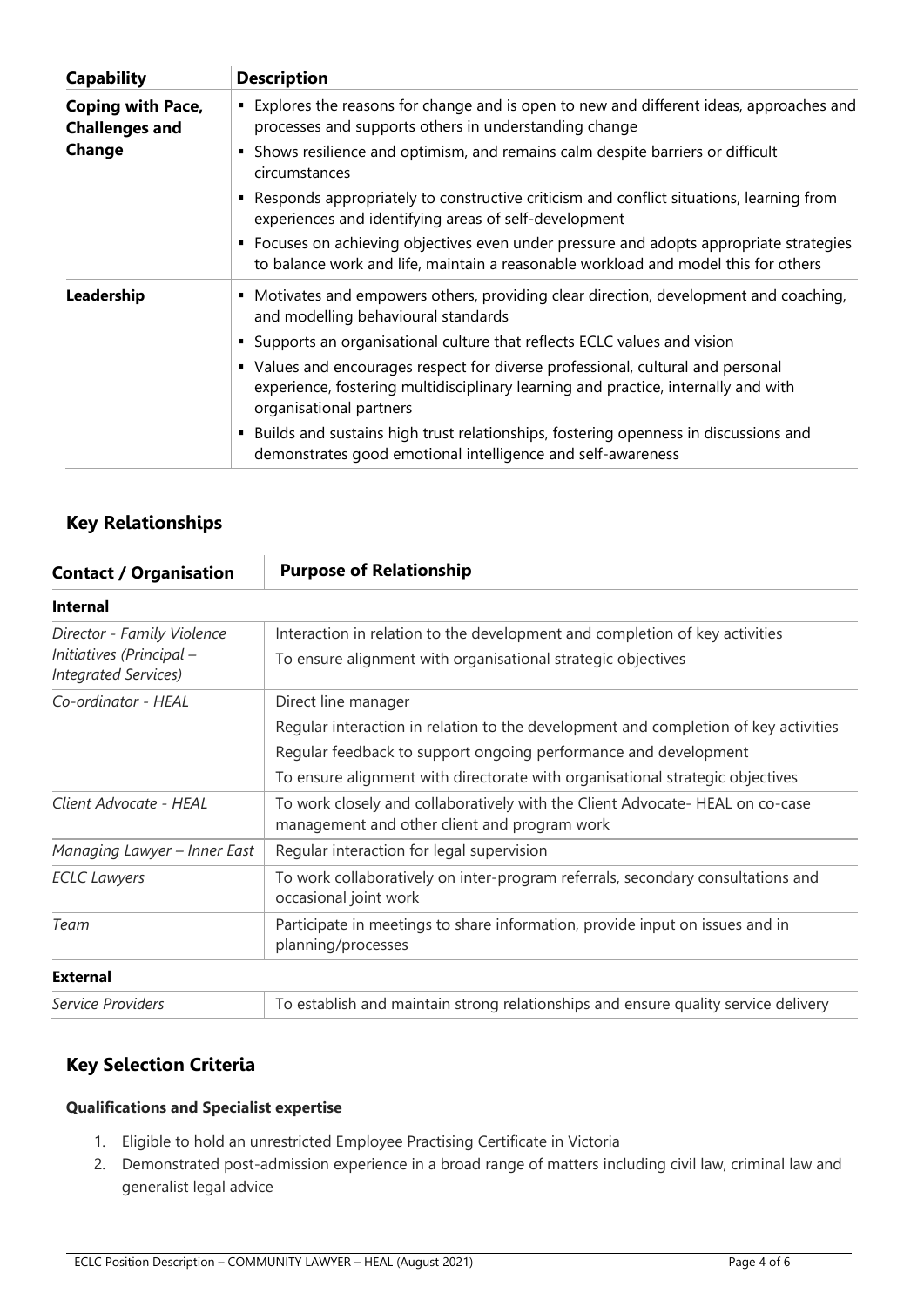#### **Knowledge & Skills**

- 3. Demonstrated commitment to meeting the legal needs of people with compounding legal and social needs and systemic barriers to accessing the legal system and services
- 4. Passionate about working within a multi-disciplinary environment
- 5. Ability to work within a legal program model with specific objectives
- 6. Demonstrated high-level written and oral communication skills, including the ability to use plain English to explain legal concepts
- 7. Commitment to social justice and equality
- 8. Demonstrated computer literacy and experience in undertaking own administrative duties (e.g. word processing, file management)
- 9. Experience working within or alongside the community sector
- 10. Confident in the adoption and use of ICT-based devices, applications, software and services to support productivity, effective communication and a digitally capable organisation

#### **Personal qualities**

- 11. A keen willingness and ability to work within a multi-disciplinary integrated practice model
- 12. Ability to be reflective on own behaviour and relationships with team members
- 13. Compassionate and empathetic
- 14. A desire to actively contribute to ideas and the design process
- 15. Ability to work flexibly across a range of work requirements

## **Additional Information**

| <b>Child Safety</b>                   | ECLC is a child safe organisation and is committed in everyday practice to ensure the safety<br>and wellbeing of all children at all times. As a 'child safe organisation', employment with ECLC<br>is subject to a current Working with Children Check         |  |  |  |
|---------------------------------------|-----------------------------------------------------------------------------------------------------------------------------------------------------------------------------------------------------------------------------------------------------------------|--|--|--|
| <b>Cultural</b><br>competency         | ECLC strives to maintain a culturally competent and inclusive workplace. All staff are expected<br>to undertake cultural competence training.                                                                                                                   |  |  |  |
| <b>Equal Opportunity</b>              | ECLC is an equal opportunity employer. All staff have a responsibility to be familiar with and<br>adhere to the organisation's policies and procedures.                                                                                                         |  |  |  |
| <b>Flexible Working</b>               | ECLC promotes flexible working in order to balance personal and work needs, including<br>working from home and flexible work hours. ECLC also operates a flexi-time system.                                                                                     |  |  |  |
| Health, safety and<br>wellbeing       | ECLC is committed to ensuring the physical and psychological health and safety of all<br>employees, volunteers and other people involved in our organisation activities. Our people are<br>expected to comply with our Health and Safety policy and procedures. |  |  |  |
|                                       | It is the employee's responsibility to:                                                                                                                                                                                                                         |  |  |  |
|                                       | • Comply with instructions and take reasonable care to ensure their own health and safety,<br>and that of others                                                                                                                                                |  |  |  |
|                                       | • Participate in the development of a healthy and safe workplace                                                                                                                                                                                                |  |  |  |
|                                       | Immediately report to their supervisor any perceived health and safety risk, and report any<br>injury or illness immediately where practical, including completion of incident/injury forms                                                                     |  |  |  |
|                                       | • Not place others at risk by any act or omission                                                                                                                                                                                                               |  |  |  |
|                                       | • Use equipment safely and in a responsible manner                                                                                                                                                                                                              |  |  |  |
| <b>Pre-employment</b><br>verification | Appointment may be subject to satisfactory completion of screening requirements including<br>but not limited to:<br>A current practising certificate in Victoria                                                                                                |  |  |  |